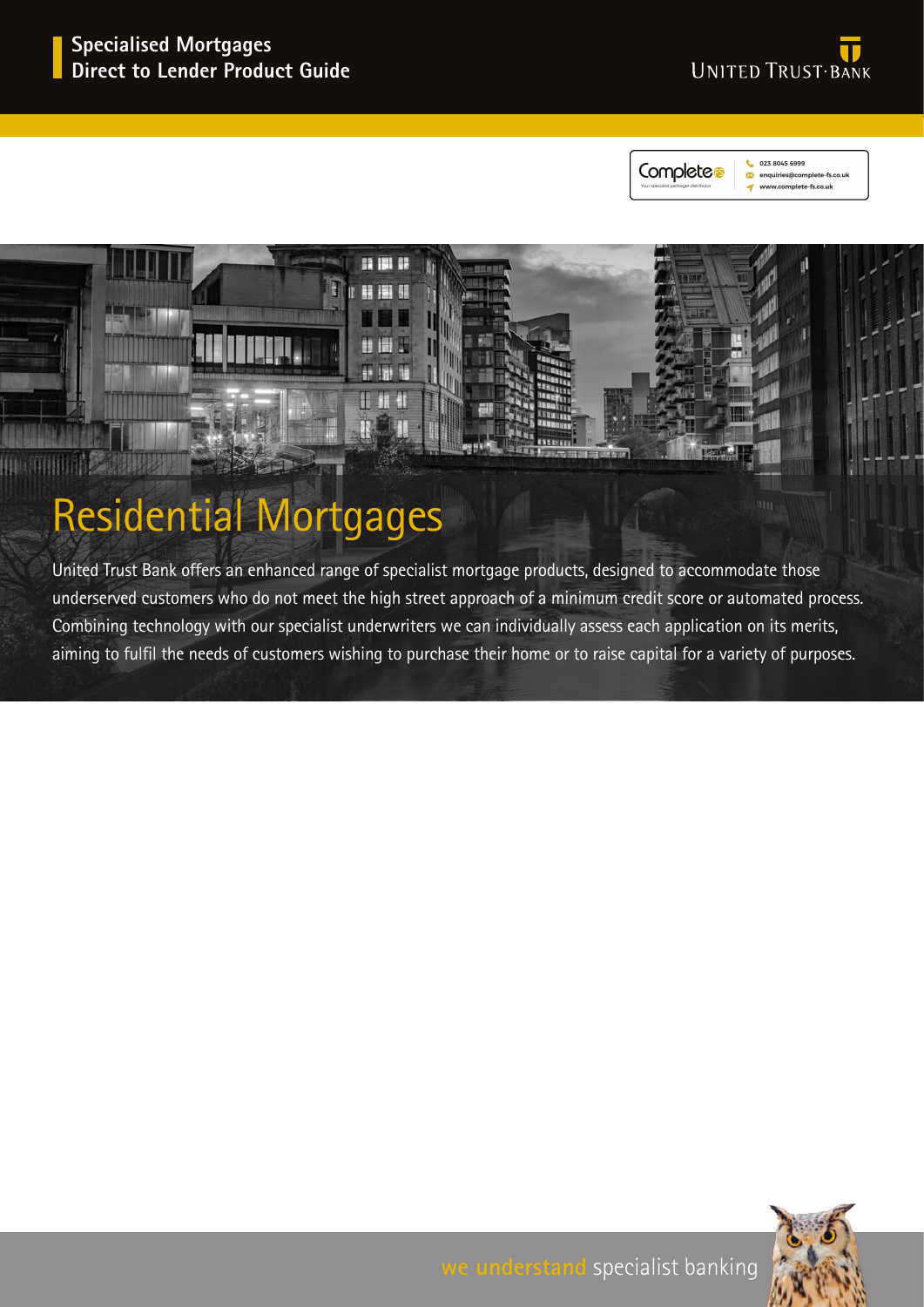# **Purchase Products**

# **ACCEPTED**

- ◆ First Time Buyers (4.5x LTI)
- ◆ Gifted Equity

Purchase at undervalue

**Remortgage**

# **ACCEPTED**

- 5x LTI to 60% LTV, under £500k
- 
- 
- ◆ No maximum property value
- ◆ All property types
	-
	-
	-
	-
	-
	-
	-
- 5x LTI to 60% LTV, under £500k

# **NOT ACCEPTED**

- **X** Right to Buy
- **X** New Build **X** Let to Buy
- **X** Vendor Deposits **X** Help to Buy
- **X** FTB 1 and 2 Status
- 

- 
- ◆ Flats above commercials
- ◆ Balcony access
- No Max Property Value
- Self Employed borrowers
- Missed unsecured payments

## **NOT ACCEPTED**

- Properties below £90K
- **X** Less than 12 months mortgage history
- Missed mortgage payment in last 3 months

|                          | Max LTV                | 60% LTV                                            | 70% LTV | 75% LTV | 80% LTV | 85% LTV | <b>Early Redemption Charges</b>   |
|--------------------------|------------------------|----------------------------------------------------|---------|---------|---------|---------|-----------------------------------|
|                          | 2 Yr Fixed Rate ERC    | 4.15%                                              | 4.15%   | 4.25%   | 4.65%   | 5.15%   | 1.75%, 1.00%                      |
| $0 - Status$             | 3 Yr Fixed Rate ERC    | 4.40%                                              | 4.40%   | 4.50%   | 4.90%   | 5.40%   | 2.75%, 2.00%, 1.25%               |
| £25k-£1M                 | 5 Yr Fixed Rate ERC    | 4.55%                                              | 4.55%   | 4.65%   | 5.05%   | 5.55%   | 4.75%, 3.75%, 2.75%, 1.75%, 0.75% |
|                          | 5 Yr Fixed Rate No ERC | 5.00%                                              | 5.00%   | 5.10%   | 5.50%   | 6.00%   | No ERCs                           |
|                          | 2 Yr Fixed Rate ERC    | 4.75%                                              | 4.90%   | 5.05%   | 5.45%   |         | 1.75%, 1.00%                      |
| 1 - Status               | 3 Yr Fixed Rate ERC    | 5.00%                                              | 5.15%   | 5.30%   | 5.70%   |         | 2.75%, 2.00%, 1.25%               |
| £25k-£500k               | 5 Yr Fixed Rate ERC    | 5.20%                                              | 5.35%   | 5.50%   | 5.90%   | н.      | 4.75%, 3.75%, 2.75%, 1.75%, 0.75% |
|                          | 5 Yr Fixed Rate No ERC | 5.80%                                              | 5.95%   | 6.10%   | 6.50%   | ÷       | No ERCs                           |
| 2 - Status<br>£25k-£500k | 2 Yr Fixed Rate ERC    | 5.75%                                              | 5.90%   | 6.05%   | н       | ۰       | 1.75%, 1.00%                      |
|                          | 3 Yr Fixed Rate ERC    | 6.00%                                              | 6.15%   | 6.30%   | -       |         | 2.75%, 2.00%, 1.25%               |
|                          | 5 Yr Fixed Rate ERC    | 6.20%                                              | 6.35%   | 6.50%   |         |         | 4.75%, 3.75%, 2.75%, 1.75%, 0.75% |
|                          | 5 Yr Fixed Rate No ERC | 6.80%                                              | 6.95%   | 7.10%   | ۰       |         | No ERCs                           |
|                          | <b>Product Fee</b>     | £1,495 loans up to £500k<br>£1,595 loans up to £1M |         |         |         |         |                                   |

# **Unencumbered**

#### **ACCEPTED**

- No minimum mortgage history
- AVMs to 30% LTV Mainland Scotland
- ◆ Debt consolidation
- Broker fee paid direct from UTB
	- Missed unsecured payments

#### **NOT ACCEPTED**

- Any current registered charge
- **X** Loan to prevent bankruptcy
- $\overline{\mathsf{x}}$  LTI > 4x LTI

|            | Max LTV                | 50% LTV         | 65% LTV         | 75% LTV         | <b>Early Redemption Charges</b>   |
|------------|------------------------|-----------------|-----------------|-----------------|-----------------------------------|
|            | Net Loan               | E5k<br>to £250k | £5k<br>to £150k | £5k<br>to £100k | % by year                         |
|            | 2 Yr Fixed Rate ERC    | 6.15%           | 6.65%           | 7.15%           | 1.75%, 1.00%                      |
|            | 3 Yr Fixed Rate ERC    | 6.40%           | 6.90%           | 7.40%           | 2.75%, 2.00%, 1.25%               |
| 0 - Status | 5 Yr Fixed Rate ERC    | 6.60%           | 7.10%           | 7.60%           | 4.50%, 3.50%, 2.50%, 1.75%, 0.75% |
|            | 5 Yr Fixed Rate No ERC | 7.00%           | 7.50%           | 8.00%           | No ERCs                           |
|            | 2 Yr Fixed Rate ERC    | 7.65%           | 8.15%           | 8.65%           | 1.75%, 1.00%                      |
|            | 3 Yr Fixed Rate ERC    | 7.90%           | 8.40%           | 8.90%           | 2.75%, 2.00%, 1.25%               |
| 1 - Status | 5 Yr Fixed Rate ERC    | 8.10%           | 8.60%           | 9.10%           | 4.50%, 3.50%, 2.50%, 1.75%, 0.75% |
|            | 5 Yr Fixed Rate No ERC | 8.50%           | $9.00\%$        | 9.50%           | No ERCs                           |
| 2 - Status | 2 Yr Fixed Rate ERC    | 9.15%           | 10.15%          | 11.15%          | 1.75%, 1.00%                      |
|            | 3 Yr Fixed Rate ERC    | 9.40%           | 10.40%          | 11.40%          | 2.75%, 2.00%, 1.25%               |
|            | 5 Yr Fixed Rate ERC    | 9.60%           | 10.60%          | 11.60%          | 4.50%, 3.50%, 2.50%, 1.75%, 0.75% |
|            | 5 Yr Fixed Rate No ERC | 10.00%          | 11.00%          | 12.00%          | No ERCs                           |
|            | <b>Product Fee</b>     | £695            | £695            | £695            |                                   |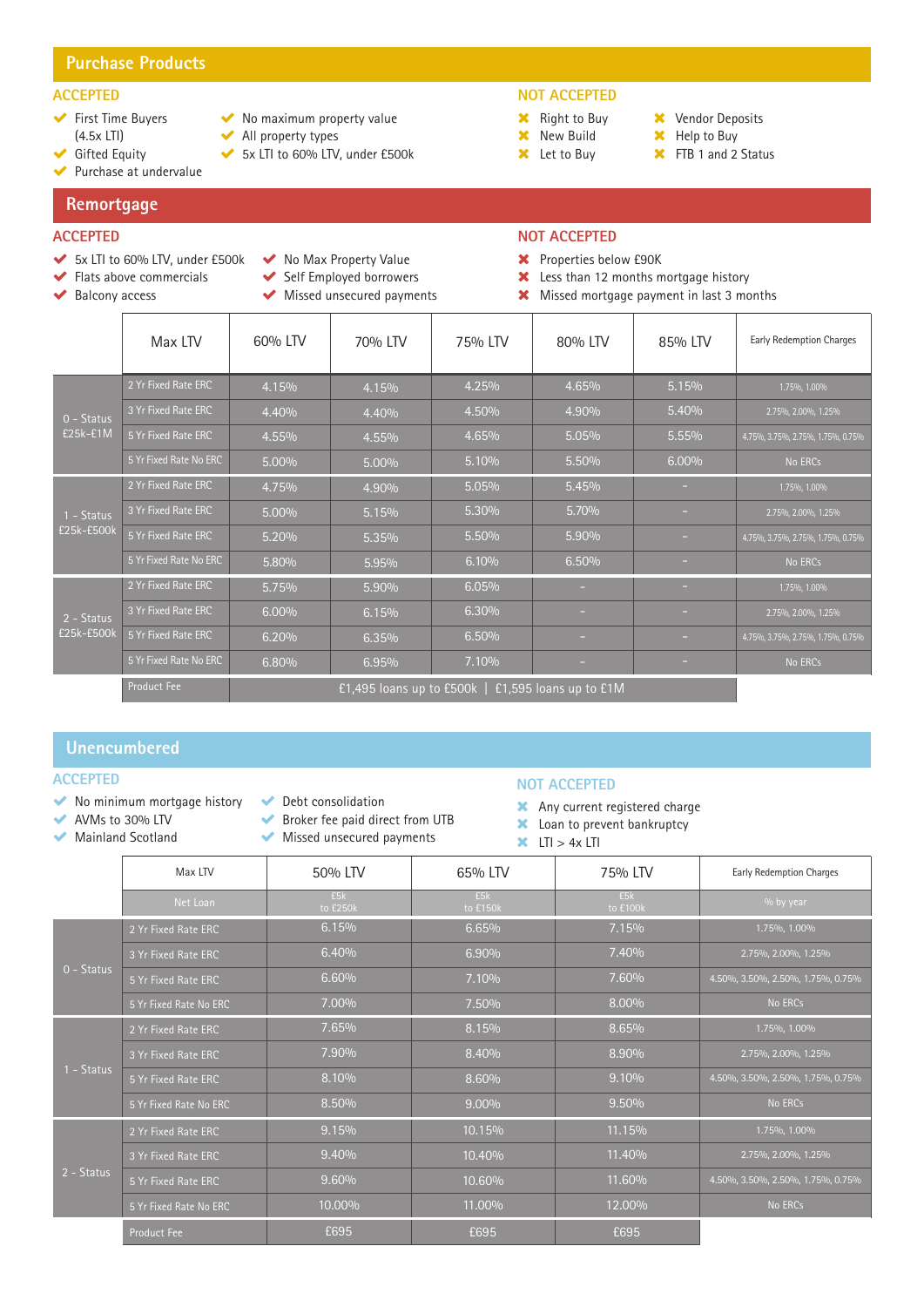# **Interest only**

# **ACCEPTED**

- ◆ Downsize available
- $\blacktriangleright$  Purchase
- $\blacktriangleright$  4.5x Max LTI ◆ 70% Max Downsize
- £50K minimum income
- - Single Recent HI Consolidation

# **NOT ACCEPTED**

- 2 Status
- Multiple debt consolidation
- Unencumbered
- First Time Buyers

|                            | Max LTV                | 60% LTV                                                       | 70% LTV        | 75% LTV        | 80% LTV        | 85% LTV        | <b>Early Redemption Charges</b>   |
|----------------------------|------------------------|---------------------------------------------------------------|----------------|----------------|----------------|----------------|-----------------------------------|
|                            | Net Loan               | £25k<br>to £1M                                                | £25k<br>to £1M | £25k<br>to £1M | £25k<br>to £1M | £25k<br>to £1M | $\frac{0}{0}$ by year             |
| $0 - Status$<br>$E25k-E1M$ | 2 Yr Fixed Rate ERC    | 4.15%                                                         | 4.15%          | 4.25%          | -              | ÷              | 1.75%, 1.00%                      |
|                            | 3 Yr Fixed Rate ERC    | 4.40%                                                         | 4.40%          | 4.50%          | -              |                | 2.75%, 2.00%, 1.25%               |
|                            | 5 Yr Fixed Rate ERC    | 4.55%                                                         | 4.55%          | 4.65%          | -              |                | 4.75%, 3.75%, 2.75%, 1.75%, 0.75% |
|                            | 5 Yr Fixed Rate No ERC | $5.00\%$                                                      | $5.00\%$       | 5.10%          |                | н.             | No ERCs                           |
| 1 - Status<br>£25k-£500k   | 2 Yr Fixed Rate ERC    | 4.75%                                                         | 4.90%          | 5.05%          | a.             | н.             | 1.75%, 1.00%                      |
|                            | 3 Yr Fixed Rate ERC    | $5.00\%$                                                      | 5.15%          | 5.30%          |                | ×.             | 2.75%, 2.00%, 1.25%               |
|                            | 5 Yr Fixed Rate ERC    | 5.20%                                                         | 5.35%          | 5.50%          |                | н.             | 4.75%, 3.75%, 2.75%, 1.75%, 0.75% |
|                            | 5 Yr Fixed Rate No ERC | 5.80%                                                         | 5.95%          | 6.10%          | -              | н.             | No ERCs                           |
|                            | <b>Product Fee</b>     | $E1,495$ loans up to £500k  <br>$\pm 1,595$ loans up to $E1M$ |                |                |                |                |                                   |

### **Interest Only Specific Criteria**

**All Standard criteria, fees, commission etc. apply unless detailed below:**

#### **Loan Purpose**

**Purchase or Remortgage. Capital raise can generally be for any legal purpose, excluding avoidance of bankruptcy. Debt consolidation is limited to £25,000 and for home improvements completed in the last 6 months.** 

#### **Applicant Profile**

- **• Aged 25 to 85 (at end of term)**
- **• £50,000 Minimum Application Income**
- **• Minimum £100,000 security property value**
- **• Affordability will be assessed on the Interest Only monthly repayment**
- **• An Interest Only Declaration Form, signed by the applicant(s) and**
- **confirming the specific repayment vehicle(s), is required for all applications • London post codes can be found in packaging guide**

#### **Maximum LTV**

- **• 70% LTV Downsize**
- **• 75% all other repayment vehicles**

#### **Repayment Vehicles**

**Multiple repayment vehicles are allowed from the following:**

- **• Downsize, providing minimum security property equity of £250,000 in London and £150,000 nationally**
- **• Sale of investment property (85% of net equity)**
- **• Cash savings (90% of current value)**
- **• UK ISA (90% of current value)**
- **• Pension (100% of tax free PCLS amount)**
- **• Endowment (75% of projected lump sum)**
- **• Unit Trusts, OEICs or Investment bonds (75% of current portfolio value)**